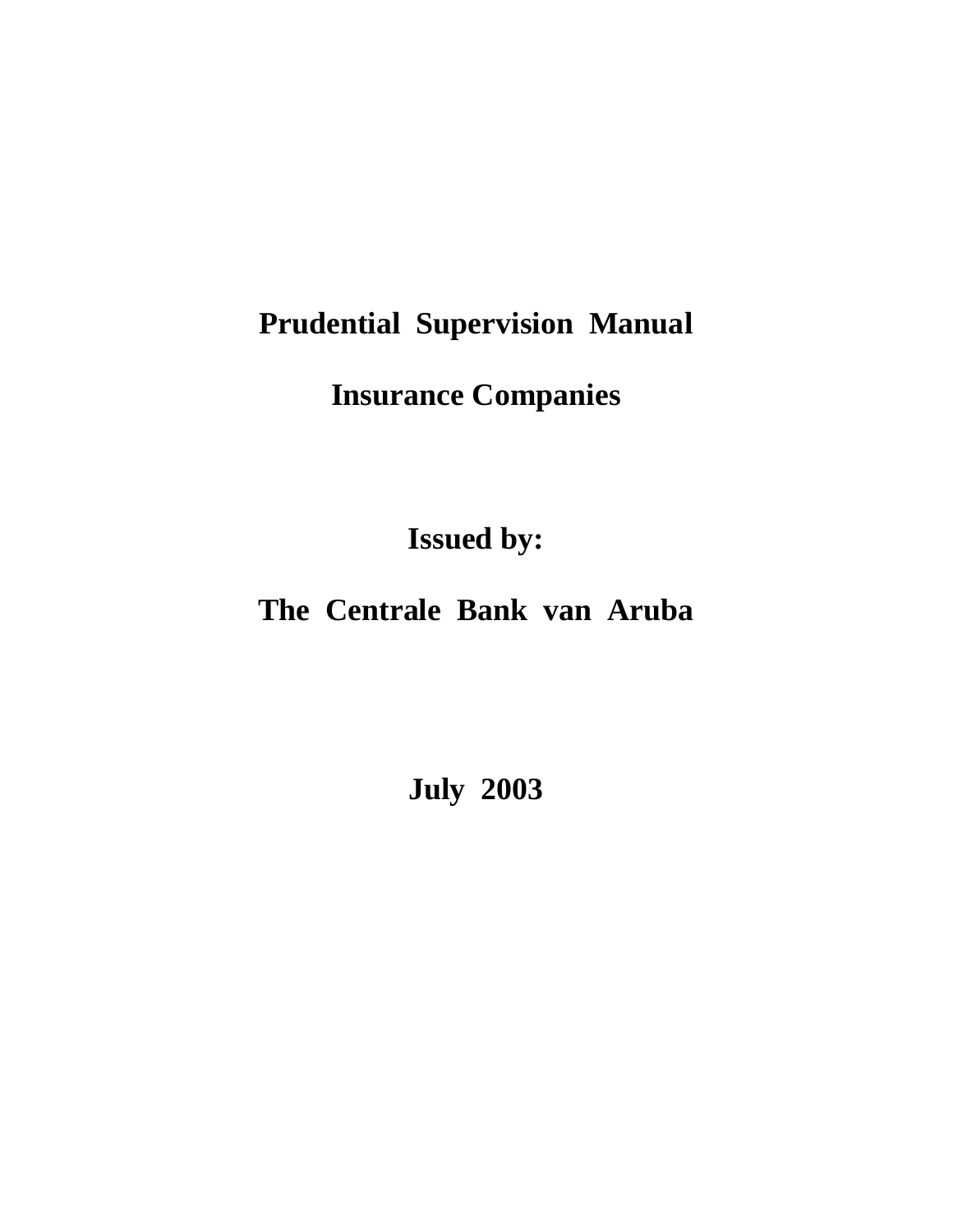#### Part II

#### **Supervisory Guidelines and Directives**

- $II.1$ **Asset Management**
- $II.2$ Appointment of an External Auditor
- $II.3$ Actuarial report and certification of a Life Insurance Company
- $II.4$ Publication of the audited Financial Statements
- $II.5$ Guidelines on the Coverage Test
- $II.6$ Guidelines on the Solvency Margin
- $II.7$ Guidelines with regards to the transfer of rights and obligations from insurance agreements
- $II.8$ Managing Directors and Members of the Supervisory Board
- $II.9$ Prospective (In-) Direct Shareholders - Natural Persons
- $II.10$ Directive on the appointment of a certifying actuary
- Annex 1 Questionnaire for Prospective Director(s) or Members of the Supervisory board and for Prospective (In-) Direct Shareholders - Natural Persons
- Annex 2 Questionnaire for appointment of or change in External Auditor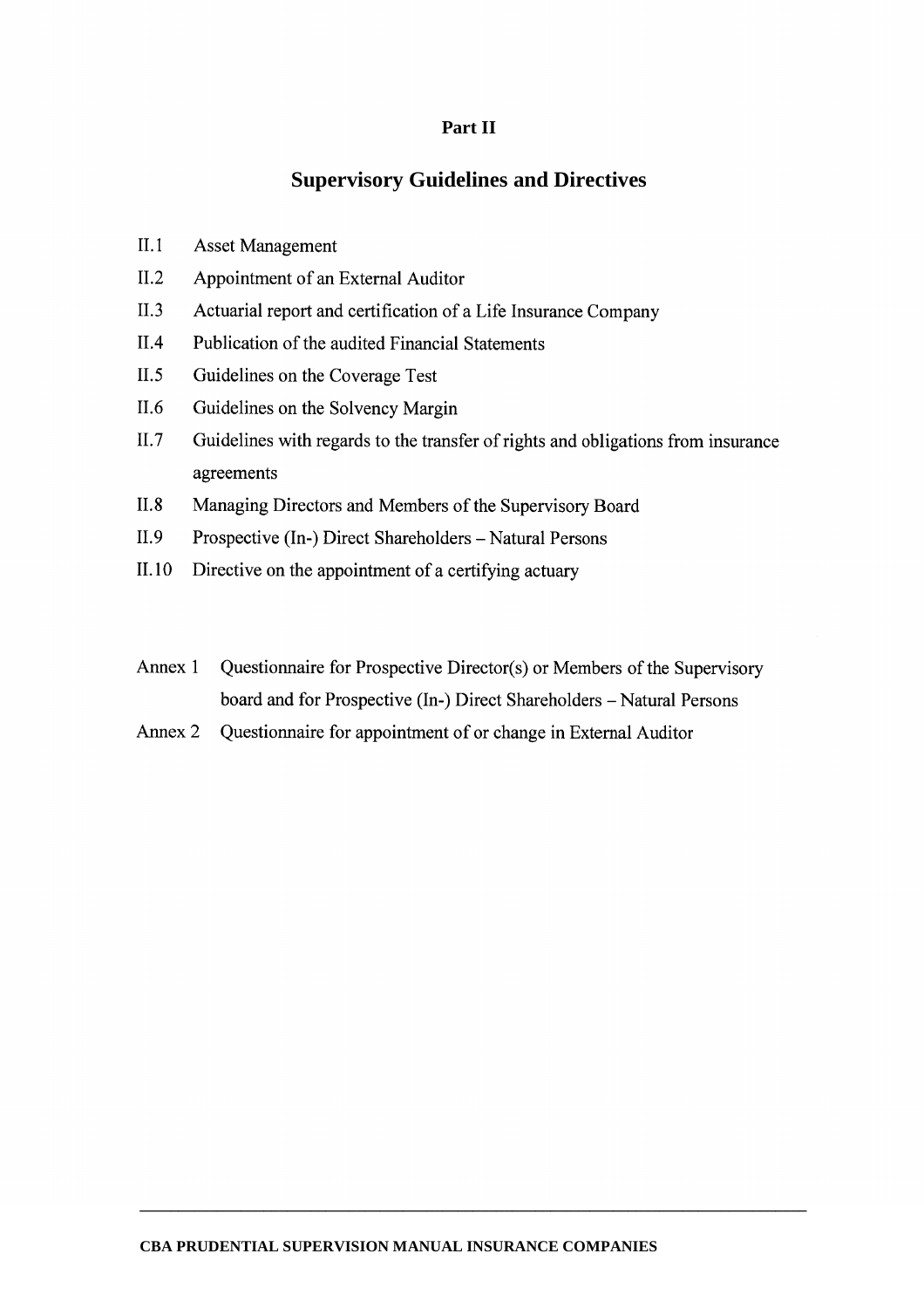### **II.1 Guidelines on Asset Management**

### **1. Preamble**

7KLV JXLGHOLQH FRQWDLQLQJ <sup>3</sup>EHVW SUDFWLFHV<sup>*\**</sup> ZLWK based on the supervisory standard on Asset Management by Insurance Companies issued by the International Association of Insurance Supervisors (IAIS). The objective of this guideline is to describe the essential elements of a sound asset management system and reporting framework across the full range of investment activities. Given the wide variation in the nature of companies, it is acknowledged that the extent of the application of the practices described in this guideline by any given insurer may differ according to the size and structure of an insurance company and the type of business it conducts. However, the basic principles of sound corporate governance, the need for an investment policy, segregation of duties and control are applicable to all insurance companies.

### **2. Introduction**

#### **2.1 Asset Liability Management**

A key driver of the asset strategy adopted by an insurer will be its liabilities profile, and the need to ensure that it holds sufficient assets of appropriate nature, term and liquidity to enable it to meet the liabilities as they become due. Detailed analysis and management of this asset/liability relationship will therefore be a pre-requisite to the development and review of investment policies and procedures, which seek to ensure that the insurer adequately manages the investment-related risks to its solvency.

#### **2.2 The Investment Process**

Depending upon the nature of their liabilities insurers will typically hold, in varying proportions, four main types of financial assets either directly, via other investment vehicles, or through third party investment managers:

- a. Bonds and other fixed income instruments;
- b. Equities and equity type investments;
- c. Debts, deposits and other rights;
- d. Property.

The holding of a given asset portfolio carries a range of investment-related risks to technical provisions and solvency which insurers need to monitor, measure, report and control.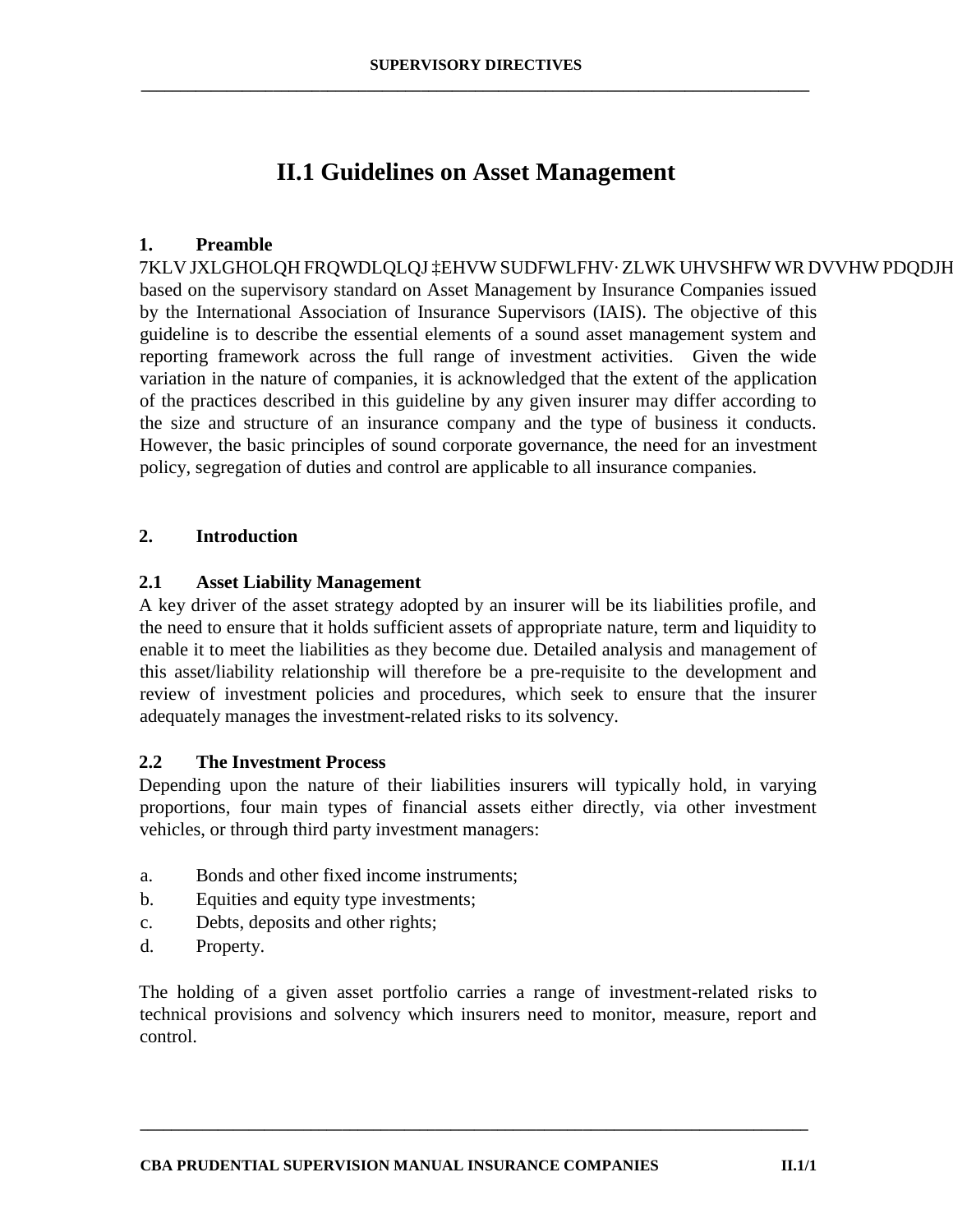The main risks are market risk (adverse movements in, for example, stocks, bonds and exchange rates), credit risk (counterparty failure), liquidity risk (inability to unwind a position at or near market price), operational risk (system/internal control failure), and legal risk.

The actual composition of an asset portfolio at any given moment should be the product of a well-structured investment process itself, which for the purposes of this standard is regarded as a circular movement characterized by the following steps:

- a. Formulation and development of a strategic and tactical investment policy;
- b. Implementation of the investment policy, in a suitably equipped investment organization, and on the basis of a clear and precise investment mandate(s);
- c. Control, measurement and analysis of the investment results which have been achieved and the risks taken;
- d. Feedback to the appropriate level of authority on points a, b and c.

The insurers should develop and operate overall asset management strategies, which take account of the need to ensure the existence of:

- a. The definition of a strategic investment policy by the Board in consultation with senior-management, based on an assessment of the risks incurred by the company and its risk appetite;
- b. On-going Board and senior management oversight of, and clear management accountability for, investment activities;
- c. Comprehensive, accurate and flexible systems that allow the identification, measurement and assessment of investment risks, and the aggregation of those risks at various levels, and for any given time.
- d. Key control structures, such as the segregation of duties, approvals, verifications, reconciliations;
- e. Adequate procedures for the measurement and assessment of investment performance;
- f. Adequate and timely communication of information on investment activities between all levels within the insurance company;
- g. Internal procedures to review the appropriateness of the investment policies and procedures in place;
- h. Effective audit procedures and monitoring activities to identify and report weaknesses in investment controls and compliance.
- i. Procedures to identify and control the dependence on and vulnerability of the insurer to key personnel and systems.

The following sections further develop the above principles, recognizing that less formalized structures and procedures than those described herein may be applicable depending on the size and nature of the business of an individual insurer.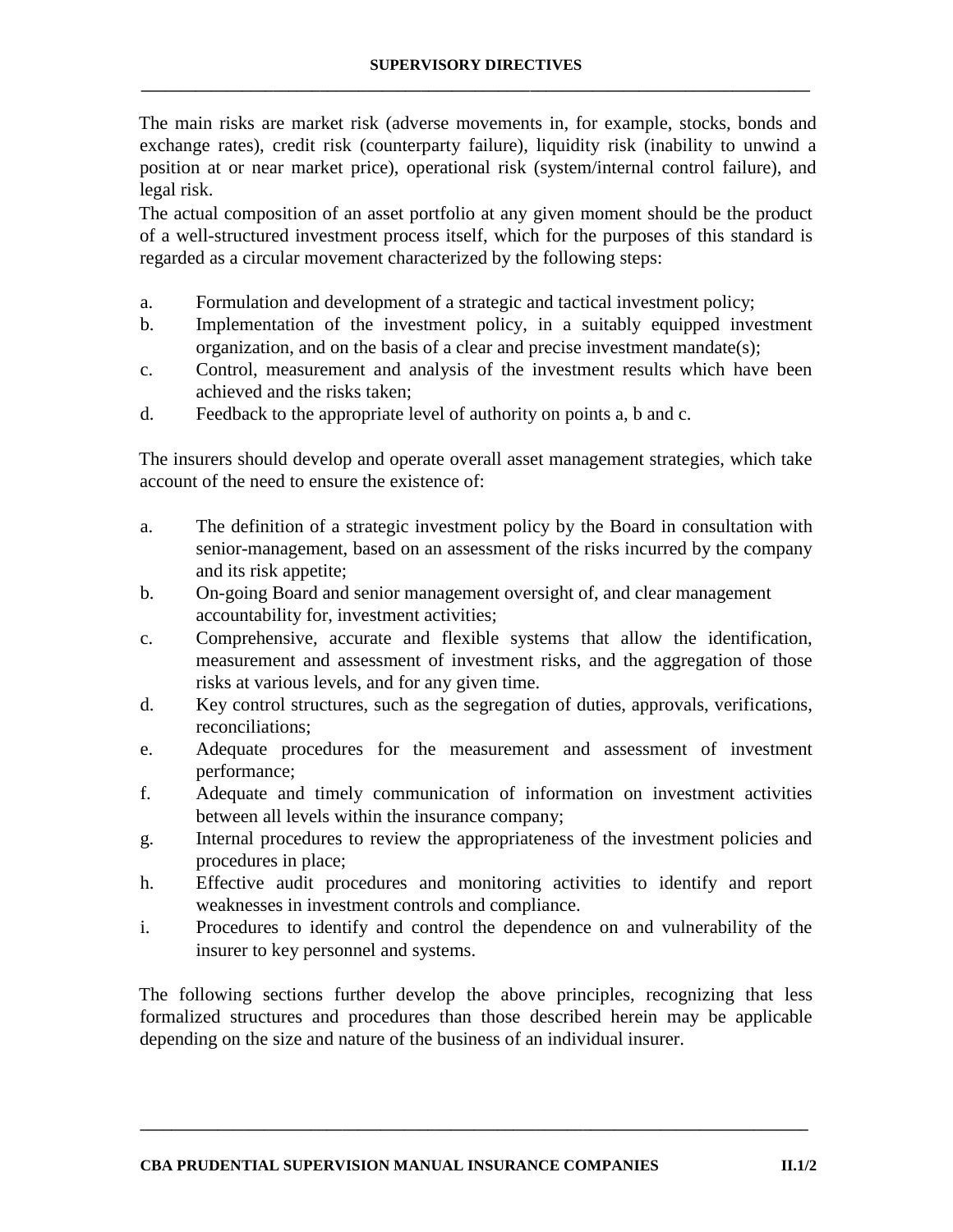#### **3. Definition of the Investment Policy and Procedures**

#### **3.1 Supervisory Board**

The Board in consultation with senior management is responsible for the designing of the strategic investment policy, taking account of the analysis of the asset/liability relati  $RQVKLS$  WKH  $LQVXUHU$ <sup>V</sup>R YtetthUrDo Court Uneq Win em White, Onset UDQFH L liquidity requirements and its solvency position.

The Board should authorize senior management to implement the overall established investment policy. The Board should, however, retain ultimate responsibility for the FRPSDQ\¶V LQYHVWPHQW SROLF\ DQG SURFHGXUHV UHJDUGO activities and functions are delegated or, outsourced.

As part of the development of the asset management strategy, the Board must also ensure that adequate reporting and internal control systems of the insurer are in place, and designed to monitor that assets are being managed in accordance with the investment policy and mandate(s), and legal and legal and regulatory requirements. The Board must ensure that:

- a. 7KH\ UHFHLYH UHJXODU LQIRUPDWLRQ LQFOXGLQJ I management function, on asset exposures, and the associated risks, in a form which is understood by them and which permits them to make an informed judgement as to the level of risk on a mark-to-market basis;
- b. The systems provide accurate and timely information on asset risk exposure and are capable of responding to ad hoc requests;
- c. The internal controls include an adequate segregation of the functions responsible for measuring, monitoring and controlling investment activities from those conducting day to day asset transactions;

Where external asset managers are used, the Board must ensure that senior management is in a position to monitor the performance of the external managers against Board approved policies and procedures.

External managers should be engaged under a contract that, inter alia, sets out the policies, procedures and quantitative limits of the investment mandate. The insurer must retain appropriate expertise and ensure that, under the terms of the contract, it regularly receives sufficient information to evaluate the compliance of the external asset manager with the investment mandate.

The Board should collectively have sufficient expertise to understand the important issues related to investment policy and should ensure that all individuals conducting and monitoring investment activities have sufficient levels of knowledge and experience.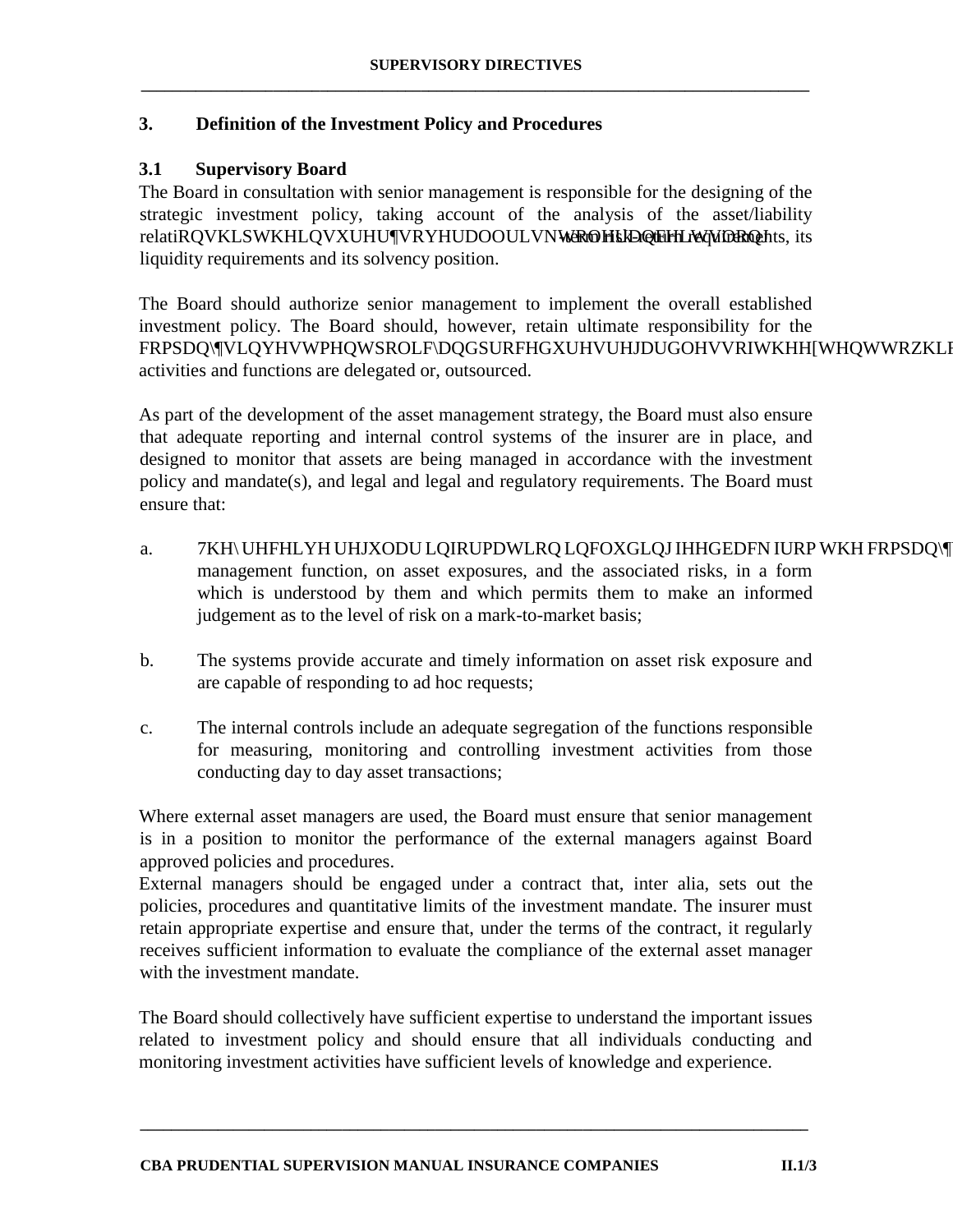At least annually, the Board in consultation with senior management should review the DGHTXDF\ RI LWV RYHUDOO LQYHVWPHQW SROLF\ LQ WKH activities, and its overall risk tolerance, long-term risk-return requirements and solvency position.

#### **3.2 Senior Management**

Senior management should be responsible for the preparation of written operational policies and procedures for implanting the overall investment policy established by the Board. The precise content of these policies and procedures will be different for each insurance company but the level of detail should be consistent with the nature of any regulatory constraint and complexity and volume of investment activity, and should specify as approciate:

- a. The investment objective and the determination of the strategic asset allocation, that is, the long-term asset mix over the main investment categories;
- b. The establishment of limits for the allocation of assets by geographical area, markets, sectors, counterparties and currency;
- c. The formulation of an overall policy on the selection of individual securities and other investment titles;
- d. The adoption of passive or more active investment management in relation to each level of decision making;
- e. In the case of active management, definition of the scope for investment flexibility, usually through the setting of quantitative asset exposure limits;
- f. The extent to which the holding of some types of assets is ruled out or restricted where, for example, the disposal of the asset could be difficult due to the illiquidity of the market or where independent (i.e. external) verification of pricing is not available;
- g. An overall policy on the use of financial derivatives as part of the general portfolio management process or of structured products that have the economic effect of derivatives;
- h. The framework of accountability for all asset transactions;

Senior management should also be responsible for establishing policies on related issues of a more operational nature, including:

- a. The choice between internal or external investment management, and, for the latter, the criteria for selection of the manager(s). Also, in case of external management, a choice usually needs to be made between having a segregated (discretionary) portfolio managed, or participating in a collective or pooled fund, or other indirect investment vehicle;
- b. The selection and the use of brokers;
- c. The nature of custodial arrangements;
- d. The methodology and frequency of the performance measurement and analysis.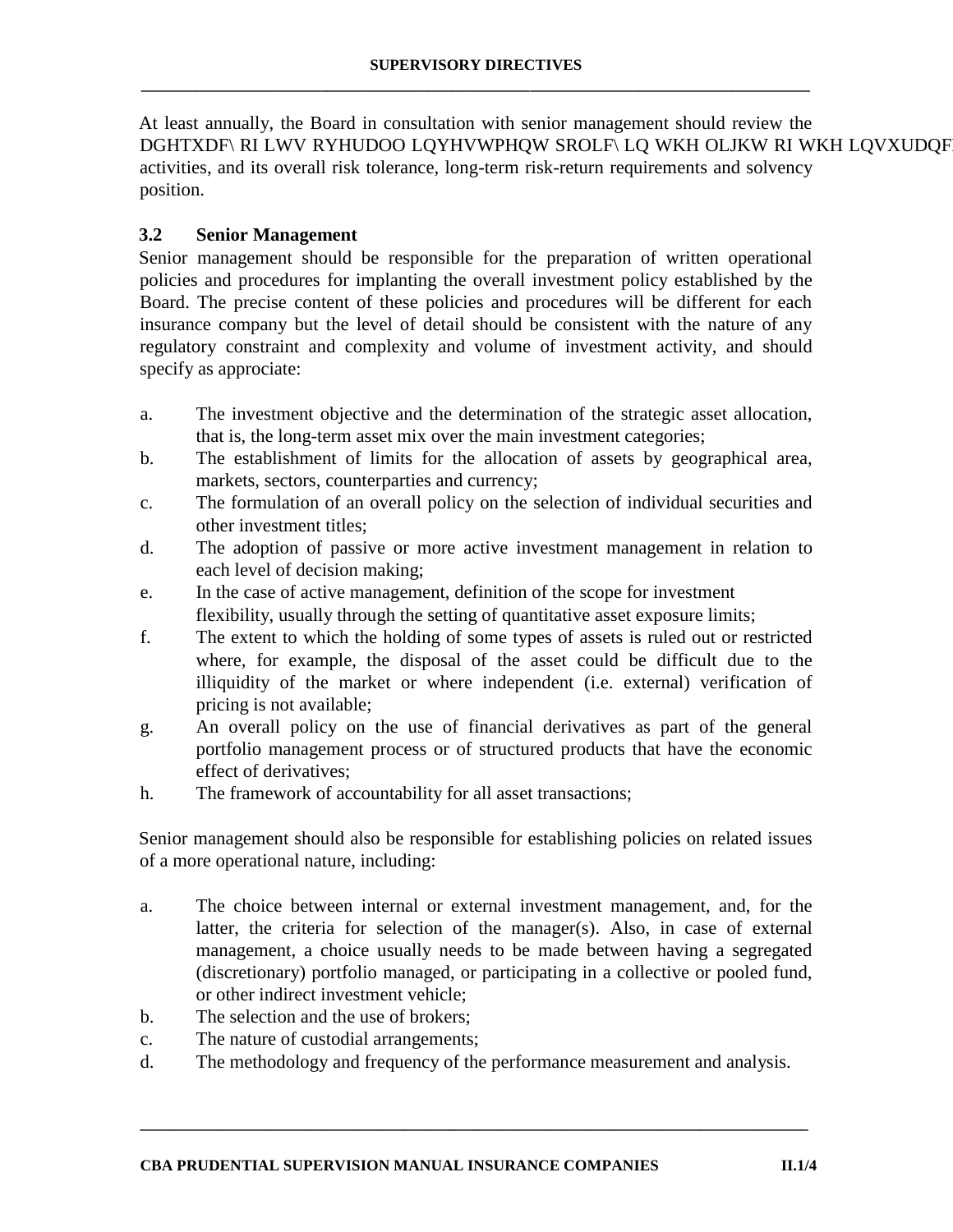Supporting internal management procedures should be documented and include:

- a. Procedures for seeking approval for the usage of new types of investment instruments: the desirability of retaining the flexibility to utilize new investment instruments should be balanced with the need to identify the risks inherent in them and ensure that they will be subject to adequate controls before approval is given for their acquisition. The principles for measuring such risk, and the methods of accounting for the new investments should be clarified in detail prior to approval being given for their acquisition;
- b. Procedures for the selection and approval of new counterparties and brokers;
- c. Procedures covering front office, back office, measurement of compliance with quantitative limits, control and reporting;
- d. Details of the action which will be taken by senior management in cases of noncompliance;
- e. Valuation procedures for risk management purposes;
- f. Identification of who should be responsible for the valuation. Valuations should be carried out by individuals independent of those responsible for trade execution or, if this is not possible, valuations should be independently checked or audited on a timely basis.

Accounting and taxation rules should be taken into consideration in developing the above operational policies and procedures.

Senior management should ensure that all individuals conducting, monitoring and controlling investment activities are suitably qualified and have appropriate levels of knowledge and experience.

At least annually, senior management should review the adequacy of its written operational procedures and allocated resources in the liJKW RI WKH LQVXUDQFH FR activities and market conditions.

### **4. Monitoring and Control**

#### **4.1 Risk Management Function**

Insurers should be capable of identifying, monitoring, measuring, reporting and controlling the risks connected with investment activities. This process should be performed by a risk management function with responsibility for:

- a. Monitoring compliance with the approved investment policy;
- b. Formally noting and promptly reporting breaches;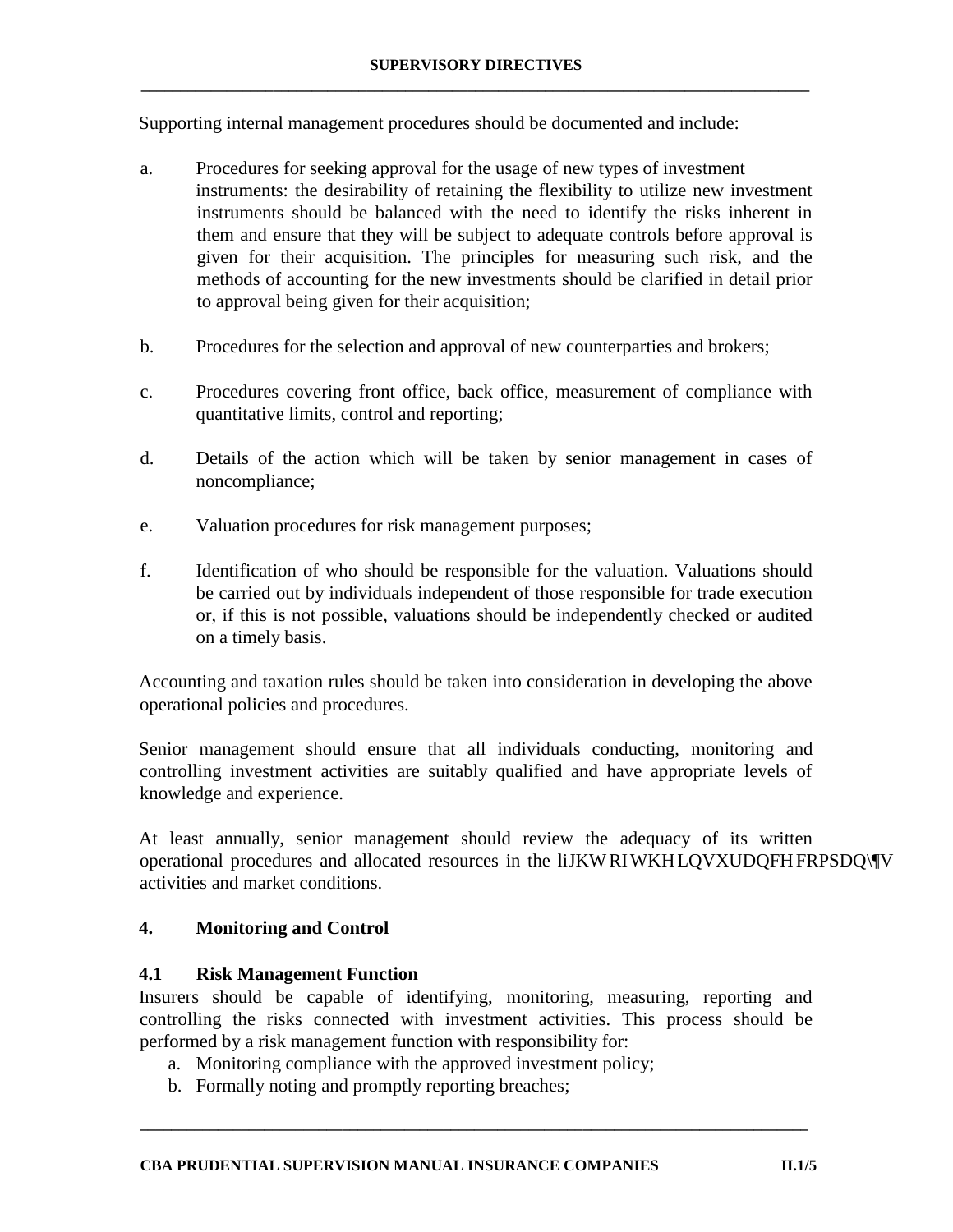- c. Reviewing asset risk management activity and results over the past period;
- d. Reviewing the asset/liability and liquidity position.

The risk management function should also assess at least on an annual basis the appropriateness of the asset allocation limits. The risk management function should also regularly report to appropriate levels of senior management and, as appropriate, to the Board. The reports should provide aggregate information as well as sufficient detail to enable management to assess the sensitivity of the company to changes in market conditions and other risk factors. The frequency of reporting should provide these  $indiYLGXDOVZLWKDGHTXDWHLOIRUPDWLROWRMXGJHWKH$ SURILOH WKH ULVNV WKDW VWHP IURP LW DQG WKH FRQVH

### **4.2 Internal Controls**

Adequate systems of internal control must be present to ensure that investment activities are properly supervised and that transactions have been entered into only in accordance ZLWK WKH LQVXUHU¶V DSSURYHG SROLFLHV DQG SURFHGXU be documented. The extent and nature of internal controls adopted by each insurer will be different, but procedures to be considered should include:

- a. Reconciliations between front office and back office and accounting systems;
- b. Procedures to ensure that any restrictions on the power of all parties to enter into any particular asset transaction are observed. This will require close and regular communication with those responsible for compliance, legal and documentation issues in the insurer;
- c. Procedures to ensure all parties to the asset transaction agree with the terms of the deal. Procedures for promptly sending, receiving and matching confirmations should be independent of the front office function;
- d. Procedures to ensure that formal documentation is completed promptly;
- e. Procedures to ensure reconciliation of positions reported by brokers;
- f. Procedures to ensure that positions are properly settled and reported, and that late payments or late receipts are identified;
- g. Procedures to ensure asset transactions are carried out in conformity with prevailing market terms and conditions;
- h. Procedures to ensure that authority and dealing limits are not exceeded and all breaches can be immediately identified;
- i. Procedures to ensure the independent checking of rates or prices: the systems should not solely rely on dealers for rate/price information.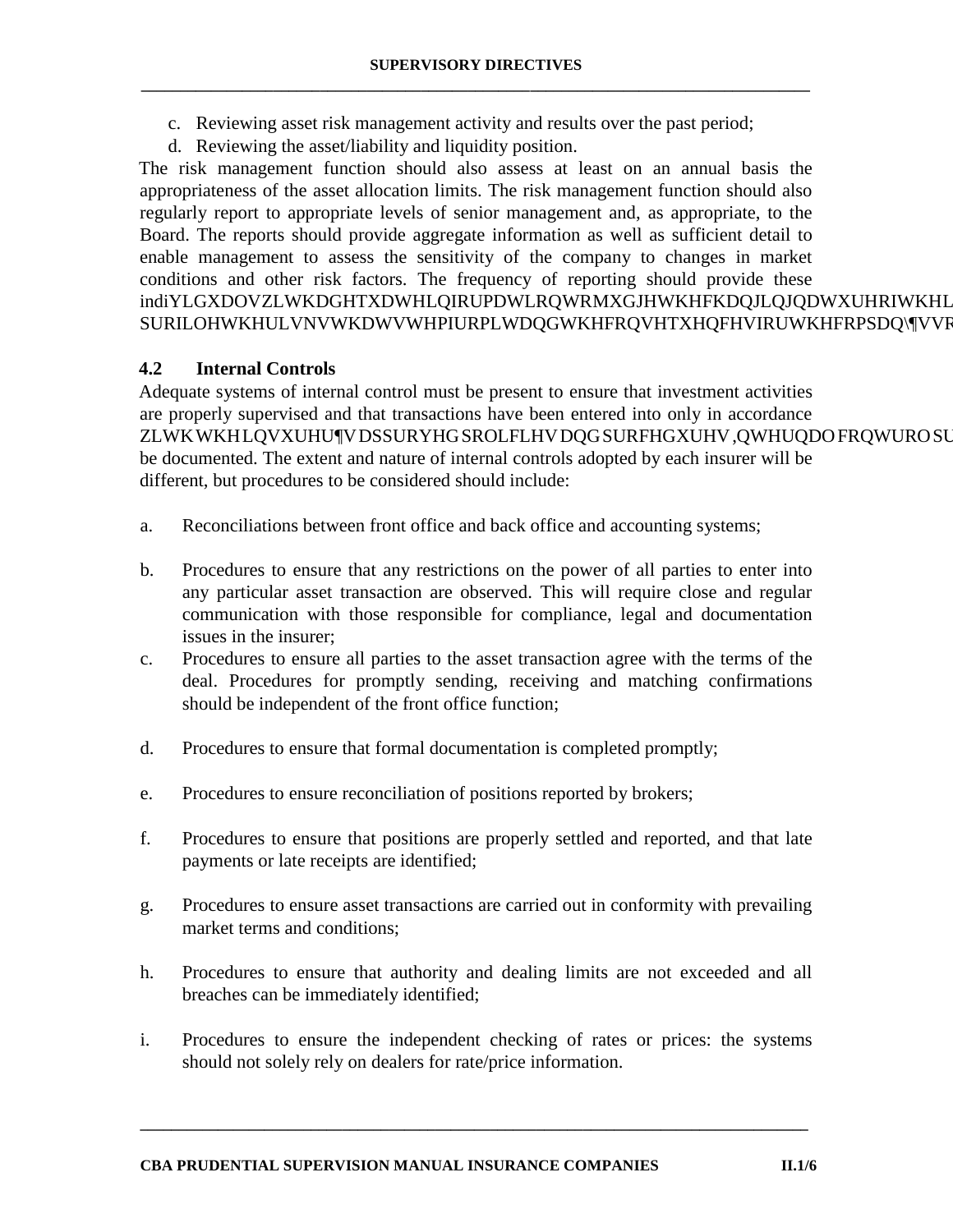The functions responsible for measuring, monitoring, settling and controlling asset transactions should be distinct from the front office functions. These functions should be adequately resourced.

Regular and timely reports of investment activity should be produced which describe the FRPSDQ\¶V H[SRVXUH LQ FOHDUO\ XQGHUVWDQGDEOH WHI qualitative information. The reports should, in principle, be produced on a daily basis for senior management purposes; less frequent reporting may be acceptable depending on the nature and extent of asset transactions. Upward reporting by senior management is recommended on at least a quarterly basis. Reports should at least include the following areas:

- a. Details of, and commentary on, investment activity in the period and the relevant period end position;
- b. Details of positions by asset type;
- c. An analysis of credit exposures by counterparty;
- d. Details of any regulatory or internal limits breached in the period and the actions taken thereto;
- e. Planned future activity;
- f. Details of the relative position of assets and liabilities.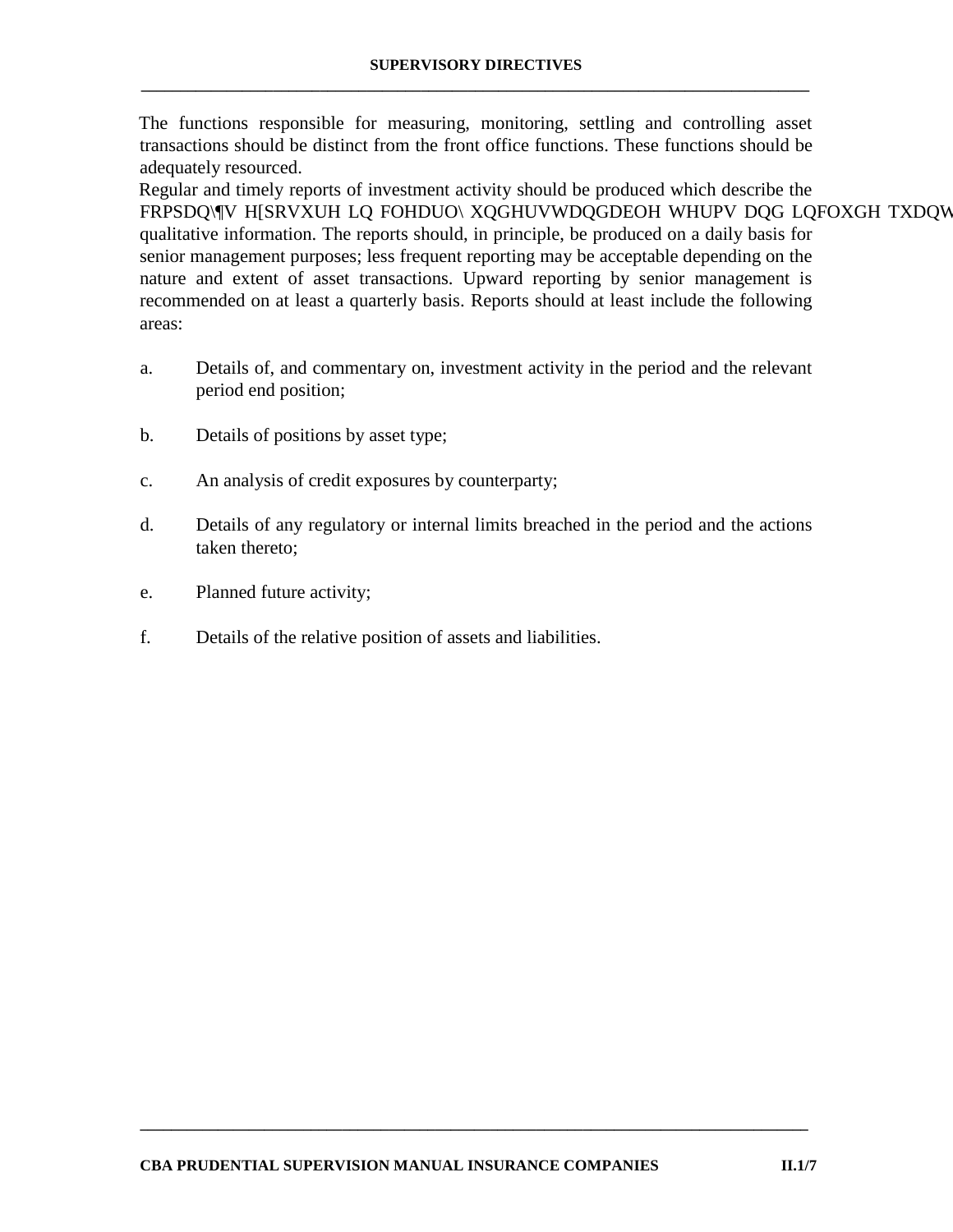## II.2 Appointment of an external auditor

Directive on the appointment of an external auditor by virtue of article 10 in conjunction with article 15a of the State Ordinance on the Supervision of the Insurance Business (AB 2000 no. 82) (SOSIB) for insurance companies licensed by the Centrale Bank van Aruba (the CBA).

#### 1. **Introduction**

It is important that supervisors obtain the information they need to properly form an opinion on the financial strength of the operations of each insurance company. This information is obtained, amongst others, from the financial reports that are filed, supported by information obtained through communication with the external auditor. As such, supervisors have a clear interest in ensuring that external audits performed are acceptable and that an adequate relationship between them and the insurance companies' external auditors exists, essentially based on the principles and guidance papers formulated by the International Association of Insurance Supervisors. In this respect, high standards of auditing are indispensable. As such, the audit performed should be carried out by external auditors who:

- $\bullet$ are properly licensed and in good standing;
- have relevant professional experience and competence:
- are subject to a quality assurance program:
- are independent in fact and in appearance:
- are objective and impartial; and
- comply with all ethical requirements.

Pursuant to article 1 of the SOSIB, an external auditor is: 'a person who is not employed by the company or institution, being a "register accountant" or an "accountantadministratieconsulent" registered pursuant to article 36, paragraph 2, item i, of the Dutch Law on the accounting profession (Stb. 2012, 680)'.

#### $2.$ **Directive**

Any appointment of or change in external auditor needs the CBA's prior written approval. In order to assess the intended appointment or change, the institution concerned and the external auditor are required to complete the "Questionnaire External Auditor" (Annex 2). Reference is also made to the Guidance notes associated with the **Ouestionnaire External Auditor.** 

In case of a change of external auditor, the CBA should be informed on the reason(s) for the intended change.